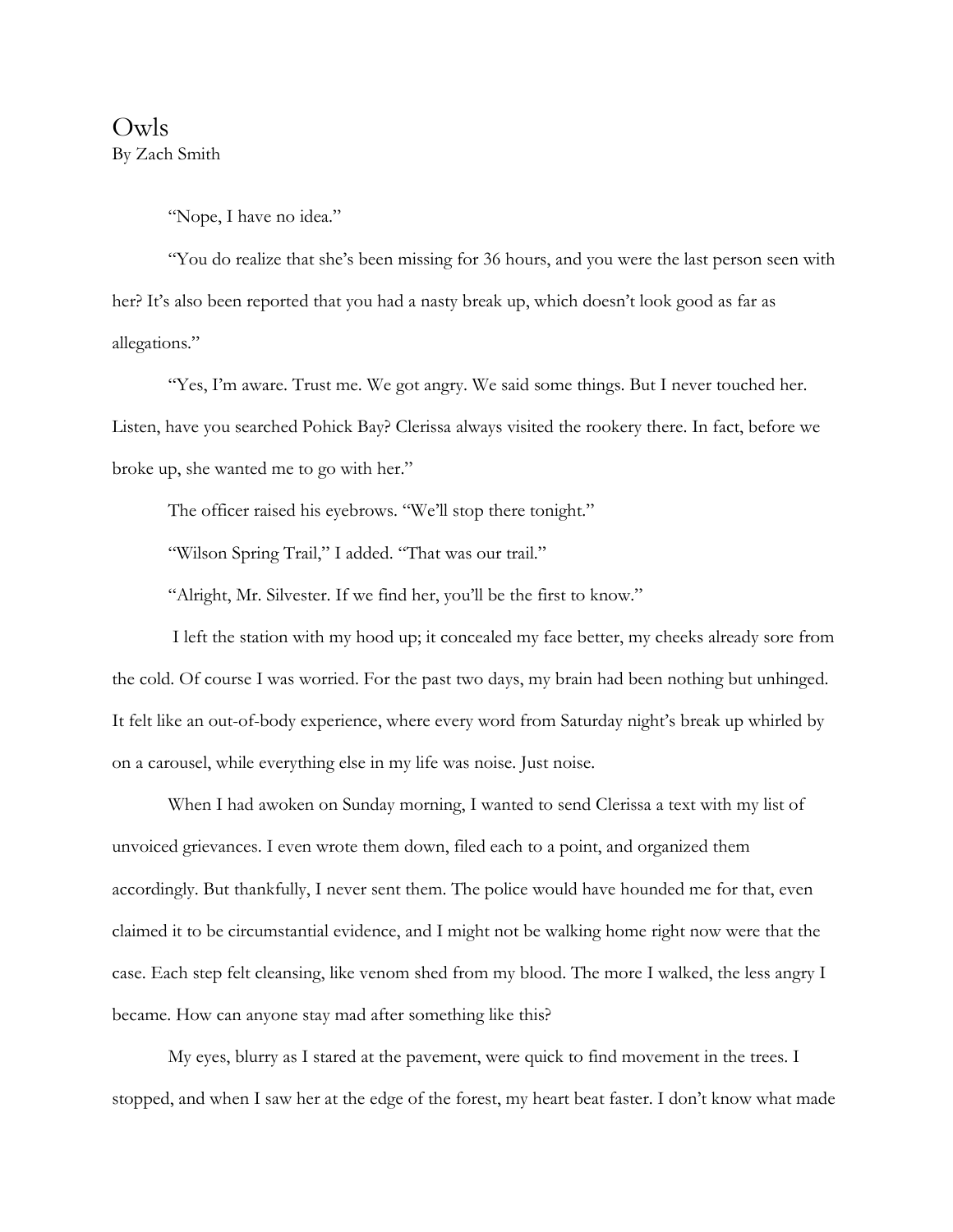me think she was female. There, with opal eyes in the semi-darkness, was a barn owl. She ruffled her feathers and hooted loudly. She didn't seem preoccupied with much, only me. Perhaps she was enjoying the twilight, readying herself for the appearance of an unsuspecting vole. I imagined how the rodent would feel, trapped in her claws, but then again, maybe that was a good thing. The vole would cease to worry after its eyes went blank; I, on the other hand, would carry a scar for the rest of my life if something happened to Clerissa.

The following morning, I buttered my toast and ran out the door. The bus was nearly at the stop, and I wasn't going to steal my mom's Volvo again. I slammed the door, and turning to run, my foot crunched on something beneath. I lifted my heel to find owl pellets, round and furry with a mixture of broken bones. Totally nasty. I didn't think much of it until that night, when I found the culprit right outside my window. She was beautiful, the same owl as before, but hey, there was an entire forest that wouldn't mind her upchuck. She didn't have to slam my porch.

I took some Nyquil and waited for sleep to come. Her eyes were yellow now. They reminded me of a lighthouse as she turned her head clockwise, counterclockwise, and back again. At one point during the night, I awoke to find that she was gone. The branch was empty, but my subconscious wasn't. Nightmares invaded my dreams, each of them ending with claws, violent screams, and my bones piled on the porch.

My eyes opened. The clock read 3 am. I shuddered beneath my blankets, and as my head turned, turned slowly, I caught sight of her outside the window. Her eyes were golden brown, just as I remembered, highlighted by the blond of her hair. Her knuckles were white against the wood. She was human enough, though her lips revealed the sharpness of her teeth; feathers seemed to protrude from her legs and fingers.

I got to the window just as she did. I managed to keep it closed, though her hands were pressed to the glass, forcing it upward. Suddenly, when I thought she would overpower me, Clerissa